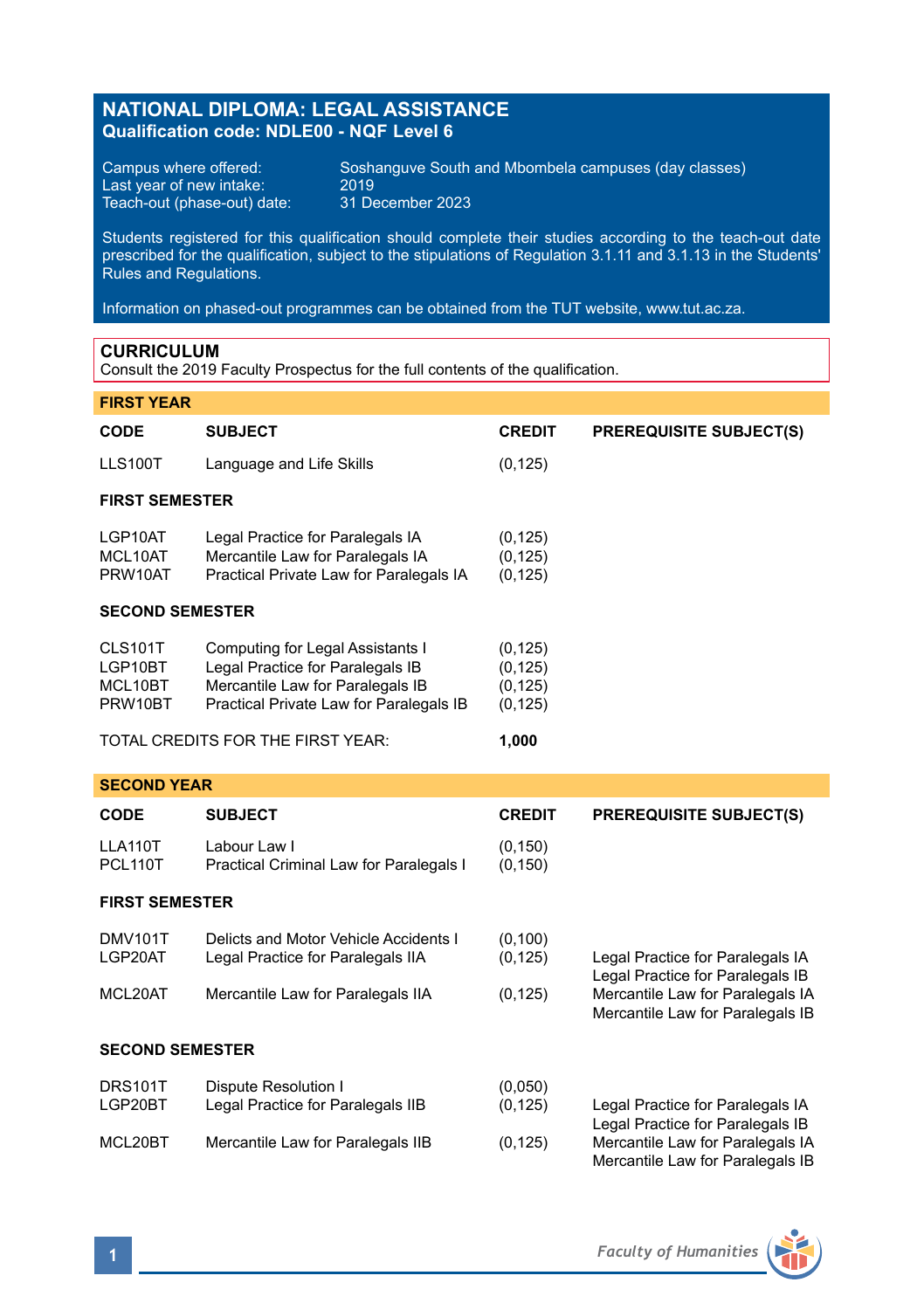| TUTAL UNEDITS FUN THE SEUUND TEAN. |                                                                                                  | uvv, i               |                                                                        |  |  |  |  |
|------------------------------------|--------------------------------------------------------------------------------------------------|----------------------|------------------------------------------------------------------------|--|--|--|--|
| <b>THIRD YEAR</b>                  |                                                                                                  |                      |                                                                        |  |  |  |  |
| <b>CODE</b>                        | <b>SUBJECT</b>                                                                                   | <b>CREDIT</b>        | <b>PREREQUISITE SUBJECT(S)</b>                                         |  |  |  |  |
| CIT100T<br>MCL300T                 | Civil Practice I<br>Mercantile Law for Paralegals III                                            | (0, 150)<br>(0, 250) | Mercantile Law for Paralegals IIA<br>Mercantile Law for Paralegals IIB |  |  |  |  |
| <b>FIRST SEMESTER</b>              |                                                                                                  |                      |                                                                        |  |  |  |  |
| EXP1LAS                            | Work-Integrated Learning (offered in the<br>first- or second semester)                           | (0,000)              |                                                                        |  |  |  |  |
| EXP1LAR                            | Work-Integrated Learning (re-registration) (0,000)<br>(offered in the first- or second semester) |                      |                                                                        |  |  |  |  |
| LGP30AT                            | Legal Practice for Paralegals IIIA                                                               | (0, 125)             | Legal Practice for Paralegals IIA<br>Legal Practice for Paralegals IIB |  |  |  |  |
| LRW101T<br>PLP10AT                 | Legal Research and Writing I<br>Practical Law: Procedure IA                                      | (0, 100)<br>(0, 100) |                                                                        |  |  |  |  |
| <b>SMB111T</b>                     | Small Business Management I                                                                      | $(0,050)*$           |                                                                        |  |  |  |  |
| <b>SECOND SEMESTER</b>             |                                                                                                  |                      |                                                                        |  |  |  |  |
| LGP30BT                            | Legal Practice for Paralegals IIIB                                                               | (0, 125)             | Legal Practice for Paralegals IIA<br>Legal Practice for Paralegals IIB |  |  |  |  |
| PLP10BT                            | Practical Law: Procedure IB                                                                      | (0, 100)             |                                                                        |  |  |  |  |
| TOTAL CREDITS FOR THE THIRD YEAR:  |                                                                                                  | 1,000                |                                                                        |  |  |  |  |

## **SUBJECT INFORMATION (OVERVIEW OF SYLLABUS)**

TOTAL CREDITS FOR THE QUALIFICATION: **3,000**

WFL101T Welfare Law I (0,050) TOTAL CREDITS FOR THE SECOND YEAR: **1,000**

The syllabus content is subject to change to accommodate industry changes. Please note that a more detailed syllabus is available at the Department or in the study guide that is applicable to a particular subject. At time of publication, the syllabus content was defined as follows:

### **C**

#### **CIVIL PRACTICE I (CIT100T) 1 X 3-HOUR PAPER** *(Subject custodian: Department of Law)*

National Credit Act, 2005 (Act No. 34 of 2005). Different courts and their jurisdiction. Functions of the Clerk of the Court and the Sheriff. Debt collection Process (undefended matters). Students learn to complete all the relevant documents/pleadings. Abandonment of part of a claim. Amendment of summons before and after service. Prescription of debts. Edictal citation. The theory and drafting of pleadings in defended matters from Notice to Defend till the trial. Motion court proceedings. Function and duties of tax master. Draft bills of cost on all scales. (Total tuition time: ± 92 hours)

#### **COMPUTING FOR LEGAL ASSISTANTS I (CLS101T) CONTINUOUS ASSESSMENT** *(Subject custodian: End User Computing Unit)*

Students have to acquire theoretical knowledge (computing fundamentals) and practical skills as end-users in operating systems and MS Office Suite applications (MS Word, MS Excel and MS PowerPoint) on an introductory level. Students will do online and computer- based tests. The modules are mapped with SAQA and IC3 Essential Skills for Digital Literacy (international certification). (Total tuition time: ± 40 hours)

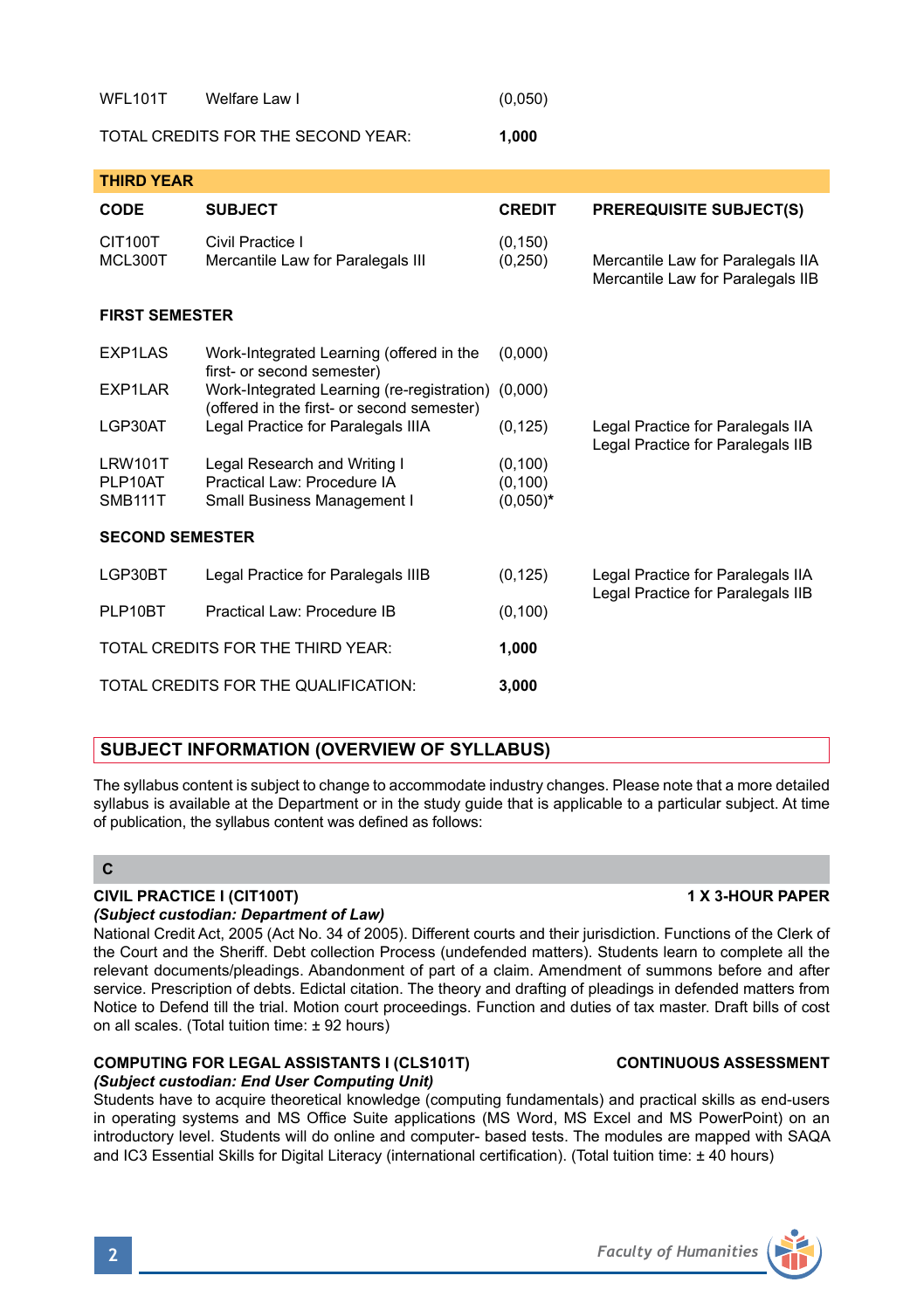**D**

#### **DELICTS AND MOTOR VEHICLE ACCIDENTS I (DMV101T) 4 X 3-HOUR PAPER** *(Subject custodian: Department of Law)*

Introduction to law of delict. Elements constituting a delict and possible defences. Delictual remedies. Liability without fault. Introduction to motor vehicle accidents. Application of the Road Accident Fund Act, 1996 (Act No. 56 of 1996) (including the Amendment Act, 2005 (Act No. 19 of 2005)) to motor vehicle accident claims. The Road Accident Fund`s liability. Preparation and submission of claims to the Road Accident Fund. Hit and run claims. Road Accident Benefit Scheme. (Total tuition time: ± 42 hours)

## **DISPUTE RESOLUTION I (DRS101T) 1 X 3-HOUR PAPER**

*(Subject custodian: Department of Law)*

Introduction to dispute resolution in South Africa. Different types of disputes, comparison between different dispute resolution structures, conciliation process, arbitration process, facilitation, awards and their effects, enforcement of awards, settlement agreements and the drafting thereof, dispute resolution under the Labour Relations Act, 1995 (Act No. 66 of 1995), and under the Arbitration Act, 1965 (Act No. 62 of 1965). (Total tuition time:  $\pm$  42 hours)

### **L**

### **LABOUR LAW I (LLA110T) 1 X 3-HOUR PAPER**

### *(Subject custodian: Department of Law)*

Sources of law. The common law contract of employment. Basic Conditions of Employment Act, 1997 (Act No. 75 of 1999). Skills Development Act, 1998 (Act No. 97 of 1998), Unemployment Insurance Act, 2001 (Act No. 63 of 2001) , Employment Equity Act, 1998 (Act No. 55 of 1998), Protected Disclosures Act, 2000 (Act No. 26 of 2000), Occupational Health and Safety Act, 1993 (Act No. 85 of 1993), Compensation for Occupational Injuries and Diseases Act, 1993 (Act No. 130 of 1993), Unfair dismissals, unfair labour practice, temporary employment services, transfer of contract of employment, forms of industrial action, labour relations in the public sector, collective bargaining. (Total tuition time: ± 92 hours)

### **LANGUAGE AND LIFE SKILLS (LLS100T) 1 X 3-HOUR PAPER**

### *(Subject custodian: Department of Applied Languages)*

English usage. Concepts in communication. Perception and communication. Reading and writing skills. Effective speaking and listening skills. Interviewing. Writing skills. Concise communication (telephone usage, fax usage, memos). Reports and statements. Business correspondence. (Total tuition time: ± 30 hours)

### **LEGAL PRACTICE FOR PARALEGALS IA (LGP10AT) 1 X 3-HOUR PAPER**

### *(Subject custodian: Department of Law)*

The legal profession, attorney's office, communication and correspondence, trust and business bank accounts, South African judiciary, civil court documents and procedure, debt collections (an overview), solvent and deceased estates (an overview) conveyancing (an overview), legal instruments and notarial documents. (Total tuition time: ± 46 hours)

#### LEGAL PRACTICE FOR PARALEGALS IB (LGP10BT) 1 X 3-HOUR PAPER *(Subject custodian: Department of Law)*

The Attorneys Act, 1979 (Act No. 53 of 1979) and other requirements (an overview). Financial transactions and trust and business account concepts. Entering of the following transactions in the cash books, ledgers and journals: cash transactions, fees and disbursements, goods on credit, bail applications, section 78(2A) investments, transfer of funds from clients' trust accounts to clients' business accounts, collection commission and allowances to correspondents. Balancing of cash books and ledgers. (Total tuition time: ± 46 hours)

#### **LEGAL PRACTICE FOR PARALEGALS IIA (LGP20AT) 1 X 3-HOUR PAPER (OPEN BOOK)** *(Subject custodian: Department of Law)*

Introduction to conveyancing. Parties involved in preparing and registering deeds. The procedure for registering deeds. The drawing/completion of the following transfer documents: deeds cover, pro rata statement of account to purchaser, final statements of account to purchaser and seller. General power of attorney to transfer. (Total tuition time: ± 46 hours)

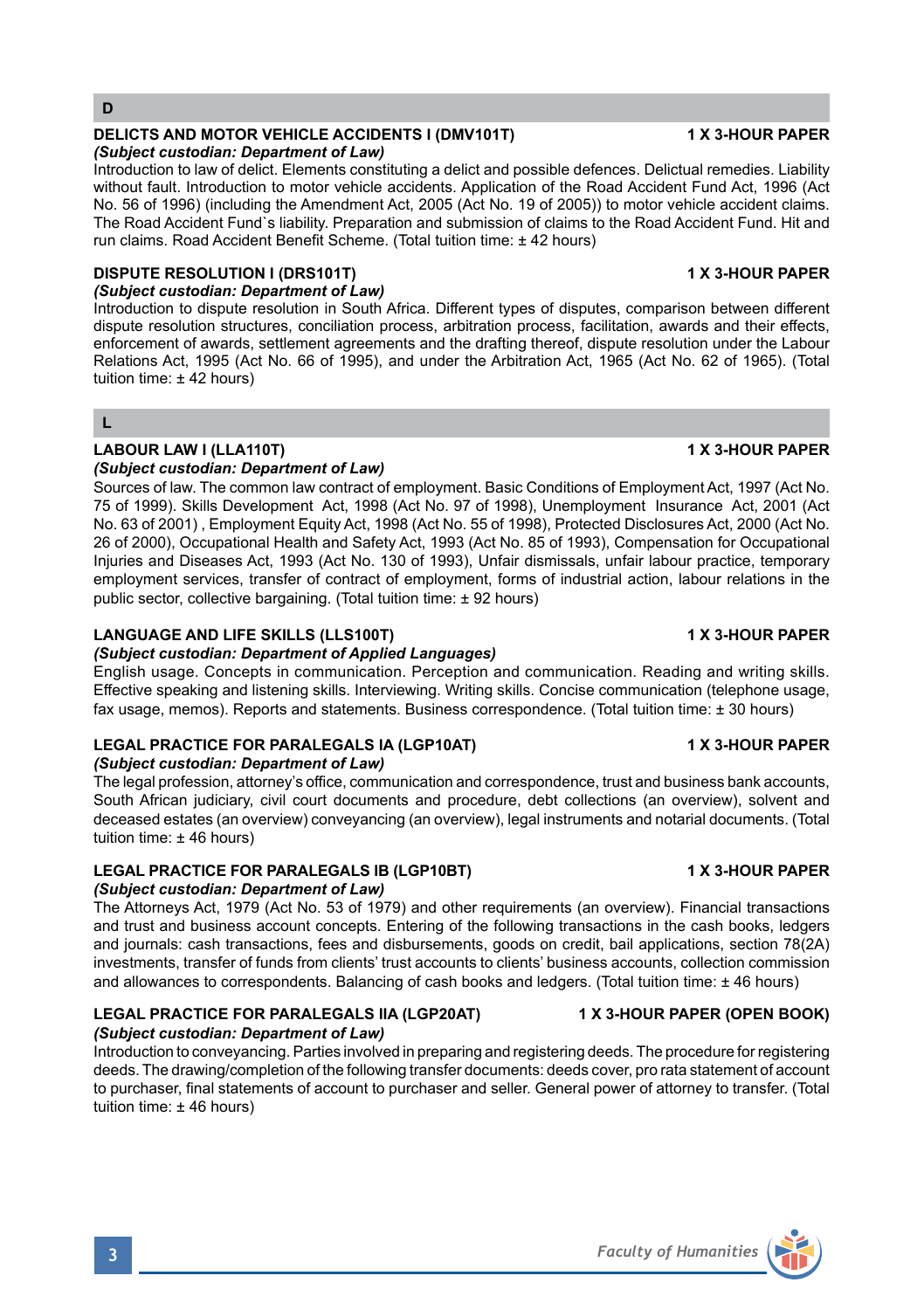### **LEGAL PRACTICE FOR PARALEGALS IIB (LGP20BT) 1 X 3-HOUR PAPER (OPEN BOOK)**

#### *(Subject custodian: Department of Law)*

The general transfer. Estate transfers. Subdivision and partitioning of land. Mortgage bonds. Substituted title deeds. Sectional title deeds. The drawing/completion of the following transfer documents: Deed of transfer, section 45(1) applications, mortgage bonds, consent to cancel mortgage bonds. (Total tuition time: ± 46 hours)

## **LEGAL PRACTICE FOR PARALEGALS IIIA (LGP30AT) 1 X 3-HOUR PAPER**

*(Subject custodian: Department of Law)*

Property law, constitutional property law, ownership, possession and ownership. (Total tuition time: ± 46 hours)

### **LEGAL PRACTICE FOR PARALEGALS IIIB (LGP30BT) 1 X 3-HOUR PAPER**

*(Subject custodian: Department of Law)*

*T*estate and Intestate succession. Administration of a deceased estate. Duties of executor. Liquidation and distribution account. (Total tuition time: +46 hours)

## **LEGAL RESEARCH AND WRITING I (LRW101T) CONTINUOUS ASSESSMENT**

*(Subject custodian: Department of Law)*

Generic research competencies including research methodology, legal research, computer research skills and computer literacy. Topic selection and writing of a research project is required. (Total tuition time: ± 46 hours)

#### **M**

#### **MERCANTILE LAW FOR PARALEGALS IA (MCL10AT) 1 X 3-HOUR PAPER** *(Subject custodian: Department of Law)*

Introduction to the South African Legal system. General principles of law of contracts e.g. void, voidable and valid contracts. Consensus between parties to the contract, intention, contractual capacity, performance, lawfulness and formalities of conracts. Lastly the termination of a contract. (Total tuition time: ± 46 hours)

#### **MERCANTILE LAW FOR PARALEGALS IB (MCL10BT) 1 X 3-HOUR PAPER**

*(Subject custodian: Department of Law)*

Specific contracts: contract of sale, agency, surety and lease agreement, insurance contracts, employment contract, specific commercial transactions. National Credit Act, 2005 (Act No. 34 of 2005) and Consumer Protection Act, 2014 (Act No. 19 of 2014). (Total tuition time: ± 46 hours)

### **MERCANTILE LAW FOR PARALEGALS IIA (MCL20AT) 1 X 3-HOUR PAPER**

*(Subject custodian: Department of Law)*

General principles of company law. Corporate governance and the King Report. Introduction and forms of business undertakings. Registration of business and other formalities. Legal personality of a company. Types of companies. Company groupings. Capacity and representation of companies. Pre-incorporation contracts. Transparency, accountability and integrity of companies. General meetings and company meetings. Company directors. Share capital. Shares, shareholdership and membership. The offer and the transfer of shares. Capitalisation of profit companies. Re-organisation, arrangements, mergers, amalgamation and take-overs. Company auditors. Business rescue in companies. Remedies and enforcement in companies. Regulatory agencies. Winding-up, dissolution and deregistration of companies. (Total tuition time: ± 46 hours)

### **MERCANTILE LAW FOR PARALEGALS IIB (MCL20BT) 1 X 3-HOUR PAPER**

### *(Subject custodian: Department of Law)*

General features of partnerships. The legal nature of a partnership. Partnership as a business form. Internal relations in partnerships. External relations in partnerships. Dissolution of partnerships. The formation and conversions of close corporations. The close corporation`s membership and member's interest. Internal and external relations of close corporations. The personal liability of members for the debts of the corporation. Winding-up of close corporations. Introduction to trusts and business trusts. (Total tuition time: ± 46 hours)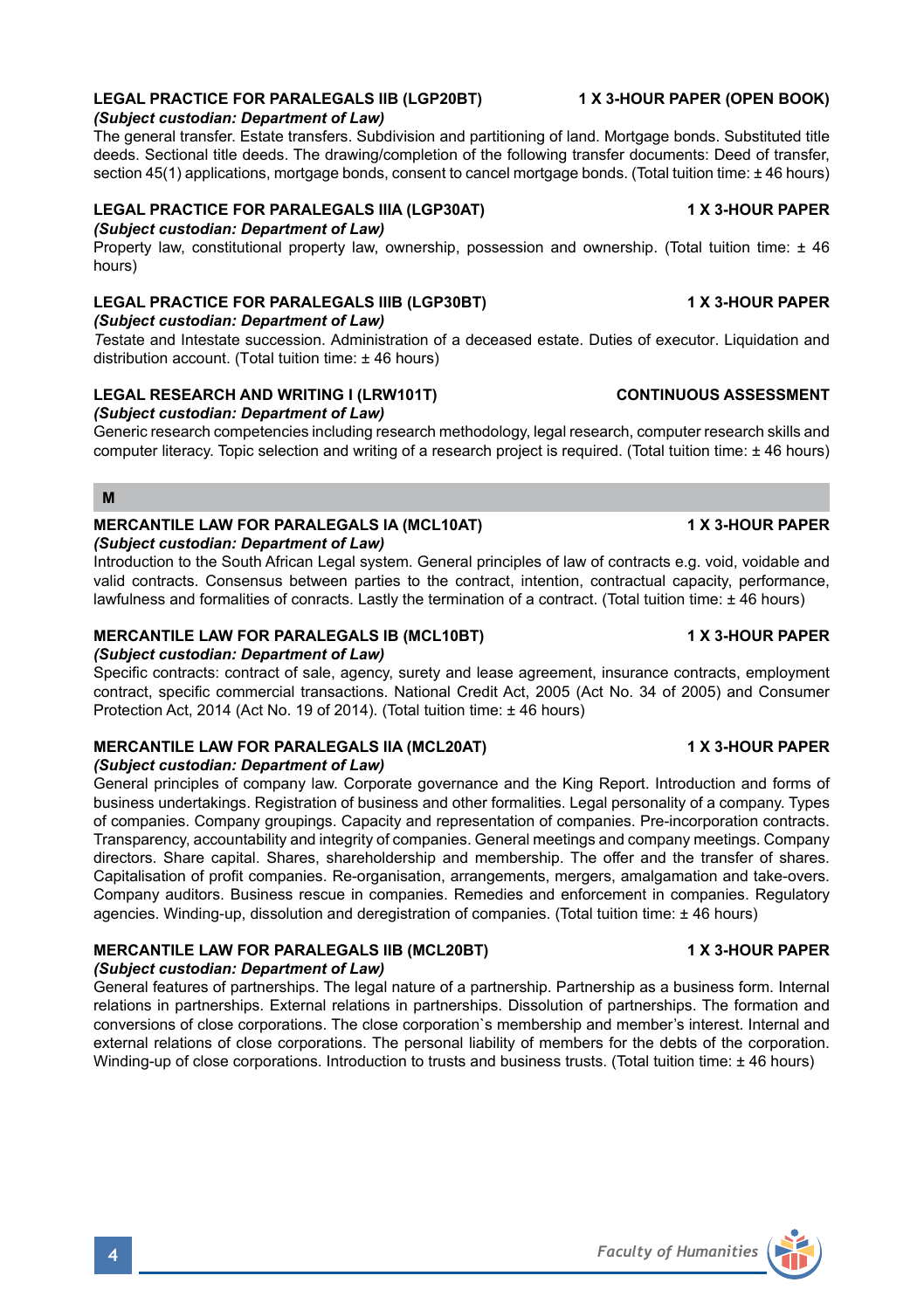### **MERCANTILE LAW FOR PARALEGALS III (MCL300T) 1 X 3-HOUR PAPER**

#### *(Subject custodian: Department of Law)*

General Principles of taxation, meaning of gross income, calculation of normal tax payable by individuals/ personal income tax, factors used to determine whether amount is of income or capital, general deduction formula, taxation of retirement benefits, deduction of contributions to retirement funds, capital gains tax, estate duty, transfer duty, donations tax, VAT, small business tax, deductions. Law of insolvency, acts of insolvency, voluntary and compulsory surrender, effects of insolvency, impeachable dispositions, duties of the insolvent, duties of the trustees, insolvent partnerships, composition and rehabilitations, realisation and distribution of insolvent estates, liquidation of companies, the Bill of Rights and Insolvency, insolvency ethics, cross-border insolvencies. (Total tuition time: ± 92 hours)

### **P**

### **PRACTICAL CRIMINAL LAW FOR PARALEGALS I (PCL110T) 1 X 3-HOUR PAPER**

*(Subject custodian: Department of Law)*

General Principles of criminal law, a detailed study of the elements of crime, general principles of specific crimes, criminal law in the context of the Bill of Rights. (Total tuition time: ± 92 hours)

### **PRACTICAL LAW: PROCEDURE IA (PLP10AT) 1 X 3-HOUR PAPER**

*(Subject custodian: Department of Law)* 

Rights of the accused, constitutional criminal procedure, a right to legal assistance, bail, procedure for lawful arrest, conduct of trial, appeal and review, prosecution of crime. (Total tuition time: ± 46 hours)

### **PRACTICAL LAW: PROCEDURE IB (PLP10BT) 1 X 3-HOUR PAPER**

*(Subject custodian: Department of Law)*

Law of evidence, types of evidence, admissible and inadmissible evidence, confession and admission, evidence and the Bill of Rights. (Total tuition time: ± 46 hours)

## **PRACTICAL PRIVATE LAW FOR PARALEGALS IA (PRW10AT) 1 X 3-HOUR PAPER**

*(Subject custodian: Department of Law)*

LAW OF PERSONS: defining words and legal concepts. The beginning of legal personality (including the nasciturus fiction). How minority affects status and capacity. The effect of sex and gender on status and capacity. The effect of mental illness, intoxication, prodigality, insolvency and physical disability on status and capacity. Domicile. The end of legal personality. Law and the dead. (Total tuition time: ± 46 hours)

### **PRACTICAL PRIVATE LAW FOR PARALEGALS IB (PRW10BT) 1 X 3-HOUR PAPER**

#### *(Subject custodian: Department of Law)*

FAMILY LAW: Family Law in the 21st century in South Africa. Rights and interests of the child. Parental responsibilities and rights. Adoption, artificial fertilisation and surrogate motherhood. Engagements. Civil marriages. Void, voidable and putative marriages. Personal consequences of civil marriage. Marital property. Dissolution of civil marriages. Grounds for divorce. Economic consequences of divorce. The position of the children after the divorce. Customary marriages. Religious marriages. Civil Union Act, 2006 (Act No. 17 of 2006). Domestic Partnerships. Domestic Violence. (Total tuition time: ± 46 hours)

### **S**

# SMALL BUSINESS MANAGEMENT I (SMB111T) 1 1 X 3-HOUR PAPER

### *(Subject custodian: Department of Law)*

*Introduction to entrepreneurship and small business management: business environment, steps in starting and managing your own business by writing a business plan (idea generation, viability and feasibility of business idea, marketing, operations, human resource and financial management). (Total tuition time: ± 46 hours)*

### **W**

## **WELFARE LAW I (WFL101T) 1 X 3-HOUR PAPER**

*(Subject custodian: Department of Law)*

A detailed analysis of the South African Bill of Rights. International Human Rights law. Human values. Fundamental human rights. Rights of children and the elderly. Relevant government schemes, such as housing. Rights of disabled persons. (Total tuition time: ± 46 hours)